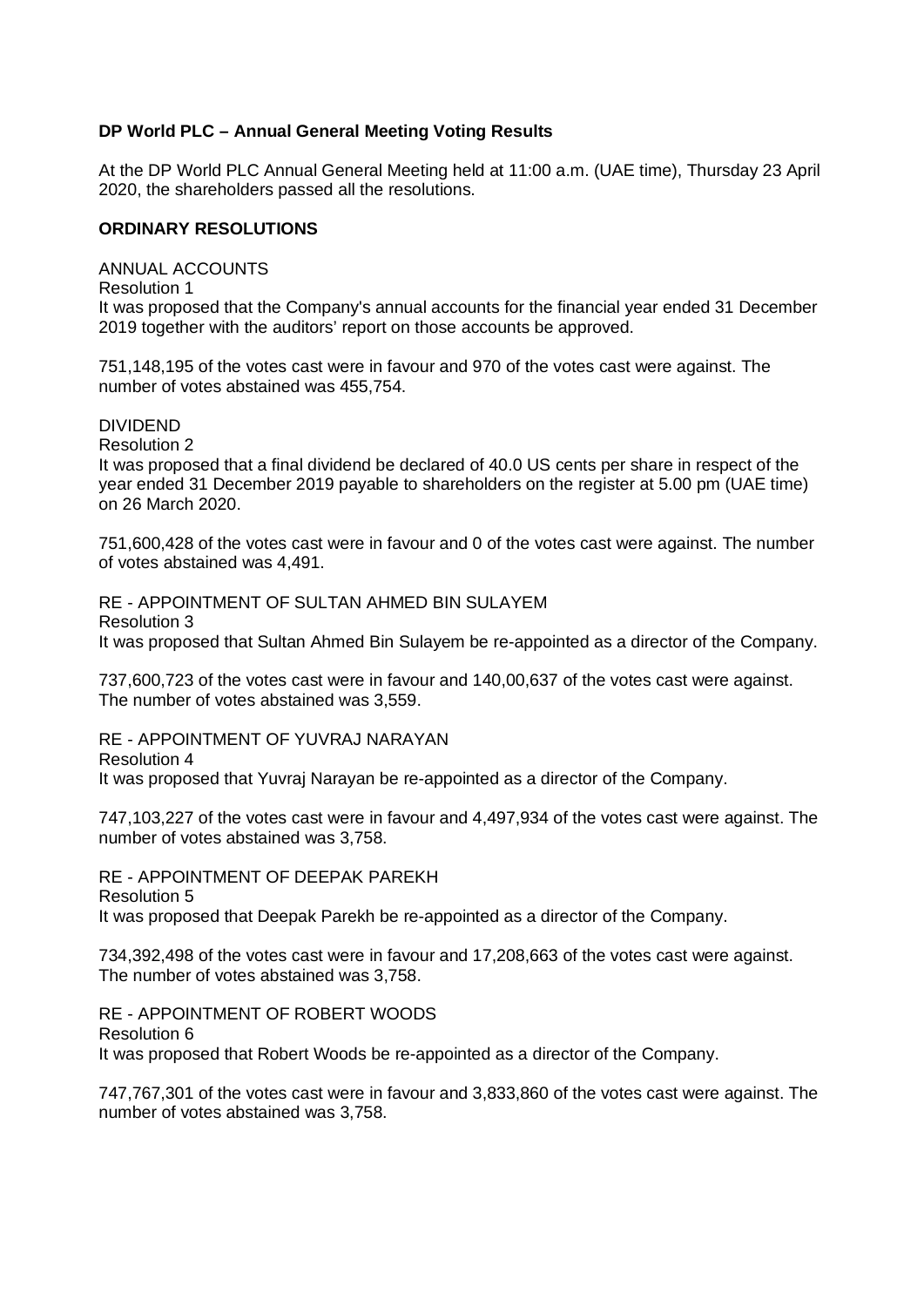RE - APPOINTMENT OF MARK RUSSELL Resolution 7 It was proposed that Mark Russell be re-appointed as a director of the Company.

747,641,597 of the votes cast were in favour and 3,959,564 of the votes cast were against. The number of votes abstained was 3,758.

RE - APPOINTMENT OF ABDULLA GHOBASH Resolution 8 It was proposed that Abdulla Ghobash be re-appointed as a director of the Company.

747,764,882 of the votes cast were in favour and 3,836,279 of the votes cast were against. The number of votes abstained was 3,758.

RE - APPOINTMENT OF NADYA KAMALI Resolution 9 It was proposed that Nadya Kamali be re-appointed as a director of the Company.

736,813,630 of the votes cast were in favour and 14,787,531 of the votes cast were against. The number of votes abstained was 3,758.

RE - APPOINTMENT OF MOHAMED AL SUWAIDI Resolution 10 It was proposed that Mohamed Al Suwaidi be re-appointed as a director of the Company.

732,569,521 of the votes cast were in favour and 19,031,839 of the votes cast were against. The number of votes abstained was 3,758.

## **AUDITORS**

Resolution 11

It was proposed that KPMG LLP be re-appointed as independent auditors of the Company to hold office from the conclusion of this meeting until the conclusion of the next general meeting of the Company at which accounts are laid.

743,235,209 of the votes cast were in favour and 1,991,746 of the votes cast were against. The number of votes abstained was 6,377,964.

REMUNERATION OF KPMG LLP Resolution 12 It was proposed to authorise the directors to determine the remuneration of KPMG LLP.

730,084,405 of the votes cast were in favour and 5,195,237 of the votes cast were against. The number of votes abstained was 16,325,277.

AUTHORITY TO ALLOT SHARES

Resolution 13

It was proposed to renew the existing authority allowing the Company to allot (or issue) up to a limited number of ordinary shares in the Company.

748,526,240 of the votes cast were in favour and 3,075,585 of the votes cast were against. The number of votes abstained was 3,094.